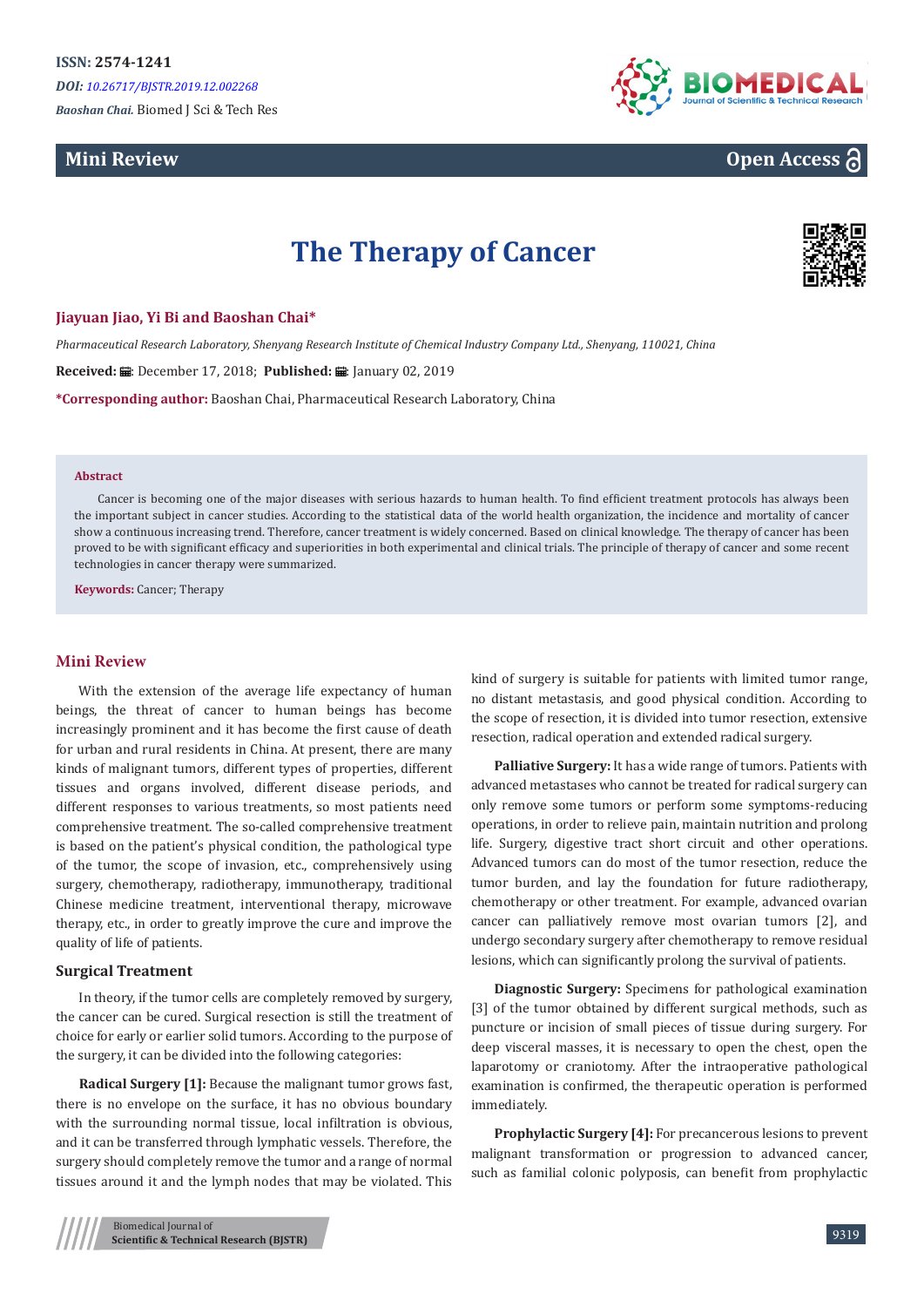colectomy, because such patients do not remove the colon, about half of them can develop colon cancer after the age of 40, and almost 100% develop colon cancer after the age of 70.

**Surgery of Metastases [5]:** For a single lung, liver, bone and other metastases, resection can still achieve a 5-year survival rate. For example, primary lung cancer has only a single metastatic lesion and the primary lung cancer can be completely resected [6]. The primary tumor and metastasis can be performed simultaneously or sequentially.

# **Chemotherapy**

It treats cancer with drugs that kill cancer cells [7]. Since the biggest difference between cancer cells and normal cells is rapid cell division and growth, the principle of anticancer drugs is usually to inhibit the growth of cancer cells by interfering with cell division, such as inhibiting DNA replication or preventing chromosome segregation. Most chemotherapy drugs are not specific, so they kill normal tissue cells that undergo cell division, and often damage healthy tissues that need to be split to maintain normal function, such as intestinal mucosal cells. However, these tissues usually repair themselves after chemotherapy. Because some drugs can be combined for better results, chemotherapy often uses two or more drugs at the same time, called "comprehensive chemotherapy," and most patients use chemotherapy in this way.

#### **Radiation Therapy**

It uses radiation to kill cancer cells and shrink tumors. Radiation therapy can be via in vitro radiation therapy or in vivo proximity radiation therapy [8]. Since cancer cells grow and divide faster than normal cells, the genetic material of the cells is destroyed by radiation, which prevents cells from growing or dividing, thereby controlling the growth of cancer cells. However, the effects of radiation therapy can only be limited to areas that receive exposure. The goal of radiation therapy is to destroy as many cancer cells as possible while minimizing the impact on neighboring healthy tissue. Although radiation exposure can cause damage to both cancer cells and normal cells, most normal cells can recover from radiation-induced damage.

# **Targeted Therapy**

Targeted therapies [9] have seen significant effects in the treatment of certain types of cancer since the late 1990s, and they are as effective in treating cancer as chemotherapy, but with fewer side effects than chemotherapy. It is also a very active research area at the moment. The principle of this treatment is the use of small molecules that specifically target abnormal or dysregulated proteins of cancer cells, such as tyrosine kinase inhibitors, for the treatment of EGFR (epidermal growth factor receptor) sensitive mutations in non-small cell lung cancer. The curative effect is remarkable, but the emergence of drug resistance genes is currently the main obstacle hindering further improvement of curative effect.

# **Immunotherapy**

Immunotherapy uses the immune mechanism in the body to fight against tumor cells [10]. There have been many immunotherapies against cancer in research. Currently, cancer vaccine therapy and

monoclonal antibody therapy are more advanced, immune cell therapy is the latest development of treatment technology in recent years.

## **Chinese Medicine Treatment**

Combined with surgery, radiotherapy and chemotherapy can reduce the side effects of radiotherapy and chemotherapy, promote patient recovery and enhance the tolerance to radiotherapy and chemotherapy [11].

#### **Gene Therapy**

By introducing foreign genes into the human body to correct gene defects, the concept of gene therapy [12] for malignant tumors has expanded from correcting gene defects to introducing foreign genes into the human body, eventually achieving direct or indirect inhibition or killing of tumor cells.

# **Endocrine Therapy**

The occurrence and growth of certain tumors are closely related to hormones in the body, so they can be treated by changing the endocrine status. For example, sex hormones can be used for palliative treatment of breast cancer [13], prostate cancer, and endometrial cancer.

# **Laser Treatment**

The advantages of high density, good parallelism, and accurate positioning of the laser are used to make a bloodless resection of the lesion after moderate focus [14].

# **Conclusion**

Although there are many treatments for cancer, chemotherapy is still the main treatment in clinical. However, as technology continues to advance, the development of cancer treatment drugs will be dominated by targeted drugs plus immunotherapy. The field worthy of further to study. To provide new ideas for the best personalized treatment for different patients. And new methods play an important role in the fight against cancer.

## **References**

- 1. [Wyld L, Audisio RA, Poston GJ \(2015\) The evolution of cancer surgery](https://www.ncbi.nlm.nih.gov/pubmed/25384943) [and future perspectives. Nature Reviews Clinical Oncology 12\(2\): 115-](https://www.ncbi.nlm.nih.gov/pubmed/25384943) [124.](https://www.ncbi.nlm.nih.gov/pubmed/25384943)
- 2. [Miller D, Nevadunsky N \(2018\) Palliative Care and Symptom](https://www.ncbi.nlm.nih.gov/pubmed/30390762)  [Management for Women with Advanced Ovarian Cancer. Hematology](https://www.ncbi.nlm.nih.gov/pubmed/30390762)[oncology clinics of north america 32\(6\): 1087-1102.](https://www.ncbi.nlm.nih.gov/pubmed/30390762)
- 3. [Bejarano PA, Berho M \(2015\) Examination of Surgical Specimens of the](https://www.ncbi.nlm.nih.gov/pubmed/26516942) [Esophagus. Archives of pathology & laboratory medicine 139\(11\): 1446-](https://www.ncbi.nlm.nih.gov/pubmed/26516942) [1154.](https://www.ncbi.nlm.nih.gov/pubmed/26516942)
- 4. [Ludwig KK, Neuner J, Butler A, Geurts JL, Kong AL \(2016\) Risk reduction](https://www.ncbi.nlm.nih.gov/pubmed/27649974) [and survival benefit of prophylactic surgery in BRCA mutation carriers, a](https://www.ncbi.nlm.nih.gov/pubmed/27649974) [systematic review. American journal of surgery 212\(4\): 660-669.](https://www.ncbi.nlm.nih.gov/pubmed/27649974)
- 5. [Akgül Ö, Çetinkaya E, Ersöz Ş, Tez M \(2014\) Role of surgery in colorectal](https://www.ncbi.nlm.nih.gov/pmc/articles/PMC4033450/) [cancer liver metastases. World journal of gastroenterology 20\(20\):](https://www.ncbi.nlm.nih.gov/pmc/articles/PMC4033450/) [6113-6122.](https://www.ncbi.nlm.nih.gov/pmc/articles/PMC4033450/)
- 6. [Sun Z, Sui X, Yang F, Wang J \(2018\) Effects of primary tumor resection on](https://www.ncbi.nlm.nih.gov/pubmed/30545693) [the survival of patients with stage IV extrathoracic metastatic non-small](https://www.ncbi.nlm.nih.gov/pubmed/30545693) [cell lung cancer: A population-based study. Lung Cancer pii: S0169-](https://www.ncbi.nlm.nih.gov/pubmed/30545693) [5002\(18\): 306390-306391.](https://www.ncbi.nlm.nih.gov/pubmed/30545693)